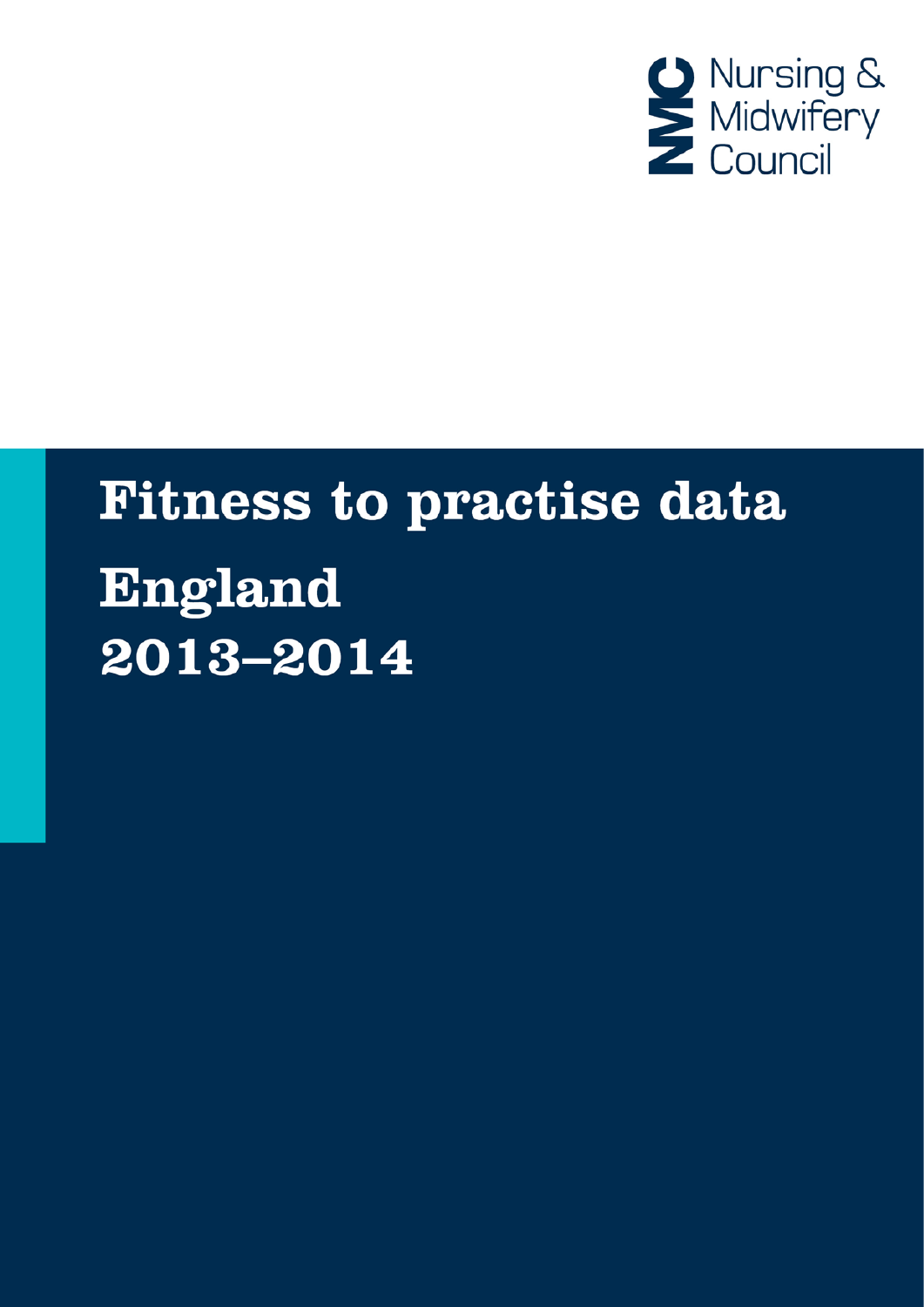# **Introduction**

This report is a supplement to the Nursing and Midwifery Council annual fitness to practise report 2013-2014. The annual fitness to practise report explains our work across the UK, while this supplement focuses exclusively on the group of NMC registrants (nurses and midwives) who were registered with an address in England on 31 March 2014. Supplements that focus on those with registered addresses in Scotland, Wales and Northern Ireland are also available.

This supplement explains the number and types of cases the NMC looked at and what happened in cases of those with a registered address in England.

# **Referrals to the NMC**

As shown in the chart below, of the 3,925 new referrals raising concerns about nurses and midwives received by the NMC in 2013-2014 3,164 (81 percent) of the nurses and midwives are known to have had a registered address in England on 31 March 2014. This is broadly in line with the proportion on the register.

It is important to note that this group are identified by their 'registered address' which is the residential address that is provided to the NMC by the registrant. While it is likely that this will be in the same region as the nurse is currently living and working, it is possible for the registrant to not yet have their updated residential address having moved or be working away from their region of residence.

| <b>Country</b>                      | <b>Number on</b><br>register | <b>Percentage</b><br>of register | <b>Number of</b><br><b>referrals</b> | Percentage<br>of referrals |
|-------------------------------------|------------------------------|----------------------------------|--------------------------------------|----------------------------|
| England                             | 537,140                      | 79%                              | 3,164                                | 81%                        |
| Scotland                            | 68,050                       | 10%                              | 374                                  | 10%                        |
| Wales                               | 34,259                       | 5%                               | 230                                  | 6%                         |
| Northern Ireland                    | 23,291                       | 3%                               | 122                                  | 3%                         |
| Overseas (including EU)             | 18,118                       | 3%                               | 35                                   | Less than 1%               |
| <b>Total</b>                        | 680,858                      | 100%                             | 3,925                                | 100%                       |
| Unidentified referrals <sup>2</sup> |                              |                                  | 762                                  |                            |
| <b>Total referrals</b>              | -                            | -                                | 4,687                                |                            |

## **Table 1: New referrals by country compared to registration by country** [1](#page-1-0)

## **Who referred cases to us in 2013–2014?**

Anyone can tell us if they have a concern about a nurse or midwife's fitness to practise. The table and chart below shows (for nurses and midwives registered in England) the proportion of referrals received from various sources.

 $\frac{1}{1}$ Refers to the country in which the registered address of a nurse or midwife is situated. <sup>2</sup>

<span id="page-1-1"></span><span id="page-1-0"></span>At 31 March 2014, there were 762 unidentified referrals. This number includes referrals that were received and closed during 2013–2014 because a registered nurse or midwife could not be identified and cases where we had yet to identify a registered nurse or midwife by 31 March 2014.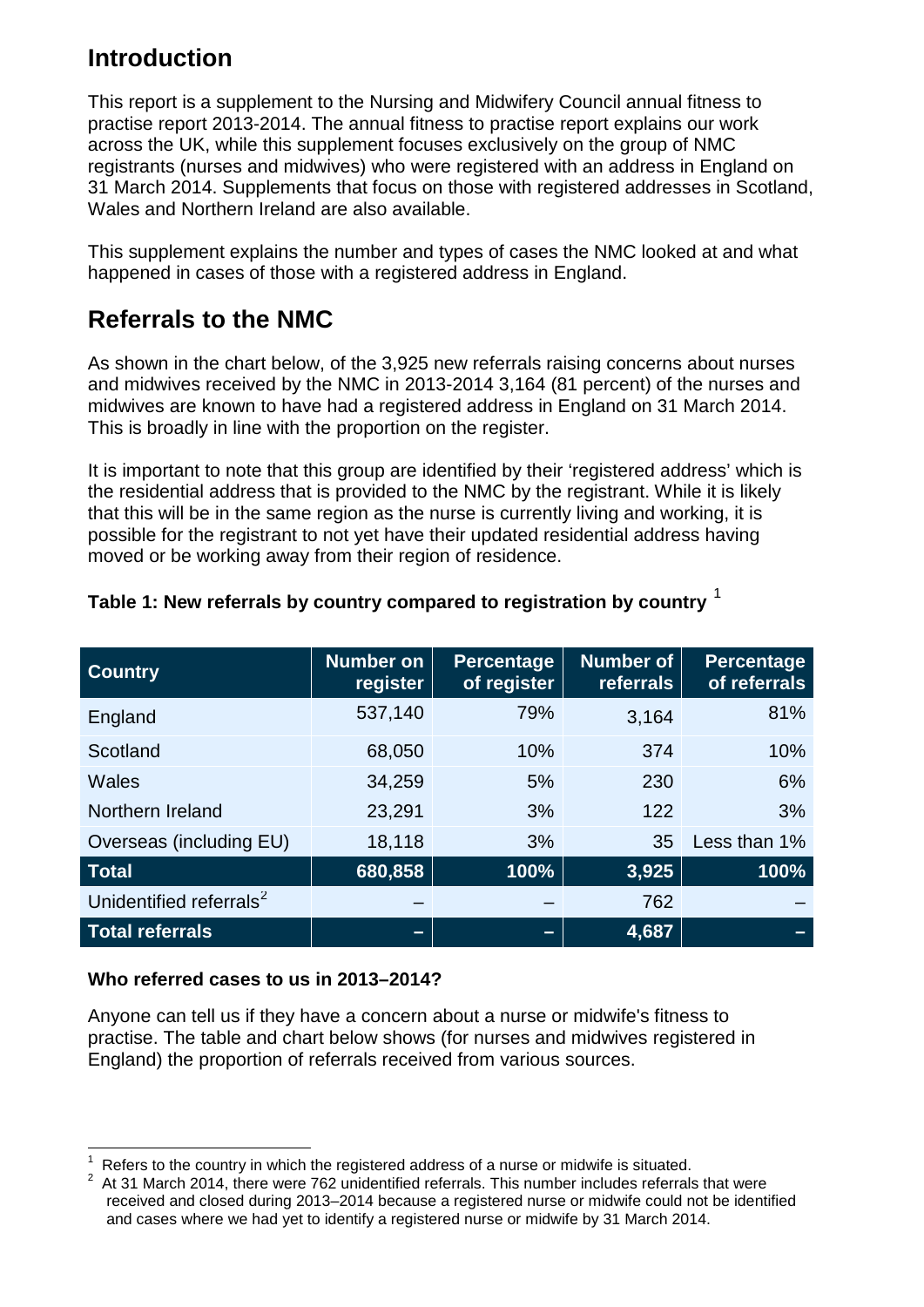**Table 2: Source of referrals about nurses and midwives registered in England in 2013–2014**

| <b>Source of new referrals</b>                                 | <b>Percentage</b> |
|----------------------------------------------------------------|-------------------|
| Employer                                                       | 54%               |
| Member of public, service user or patient                      | 16%               |
| Self referral                                                  | 9%                |
| Other (including lawyer, coroners and colleagues<br>referrals) | 7%                |
| Police                                                         | 6%                |
| <b>NMC Registrar</b>                                           | 4%                |
| Other regulatory or professional body                          | 2%                |
| Referrer unknown                                               | 2%                |
| <b>Total</b>                                                   | 100%              |

**Chart 1: Source of referrals about nurses and midwives registered in England in 2013–2014** 

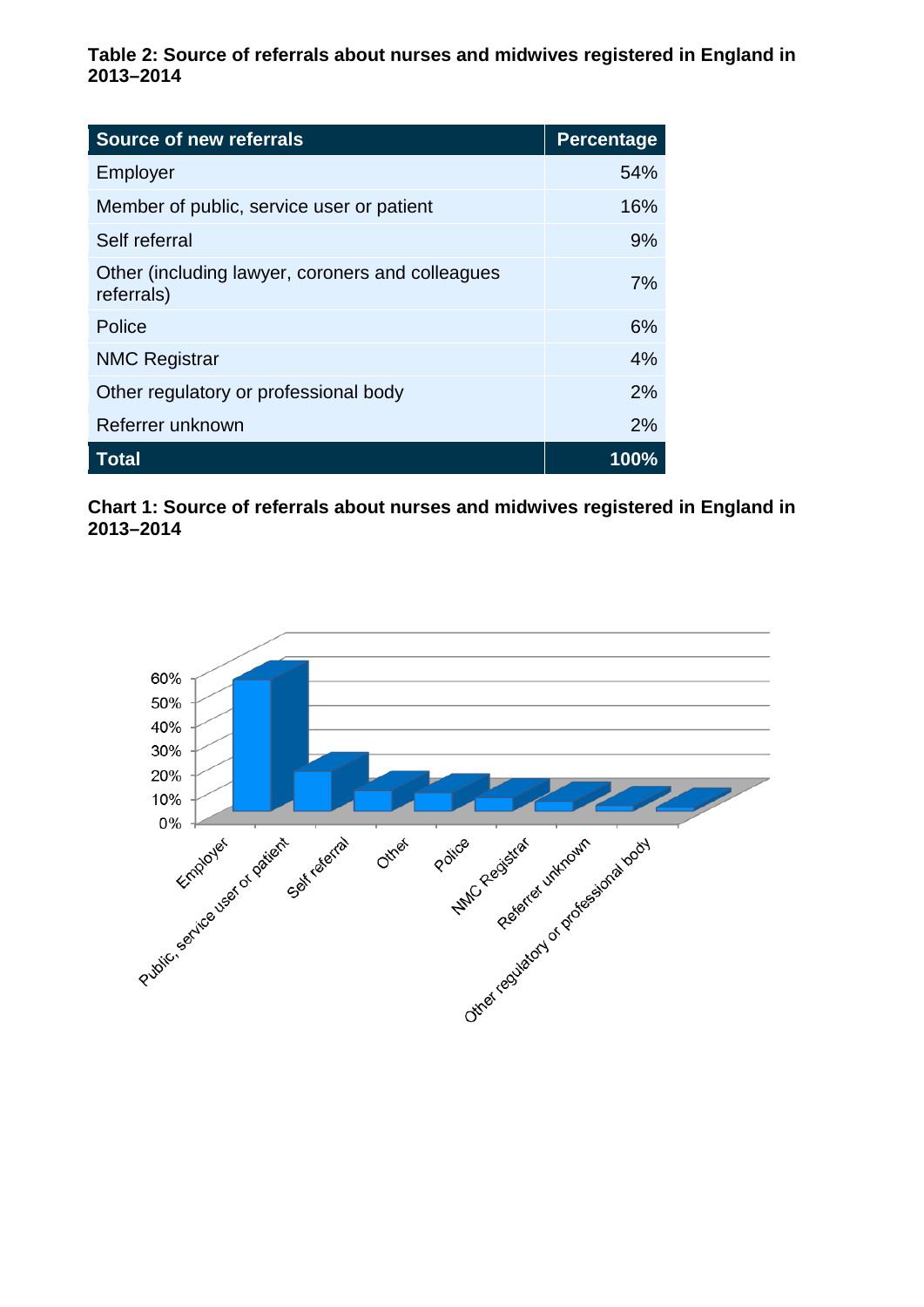# **Nature of allegations referred to us**

The table below shows the main types of allegations made in new referrals we received during 2013–2014 relating to nurses and midwives with a registered address in England.

Many cases involve more than one type of allegation about a particular nurse or midwife. The data is therefore based on the proportion of allegations rather than the proportion of cases.

## **Table 3: Breakdown of all allegation types**

| <b>Types of allegations*</b> | <b>Percentage</b> |
|------------------------------|-------------------|
| <b>Misconduct</b>            | 77%               |
| Criminal                     | 12%               |
| Lack of competence           | 7%                |
| Health                       | 3%                |
| Police investigation         | 1%                |
| <b>Total</b>                 | 100%              |

\*The percentages in this table do not relate to individual referrals but individual allegations. Some referrals contain more than one allegation type therefore they will appear in more than one allegation category.

## **Chart 2: Breakdown of all allegation types**

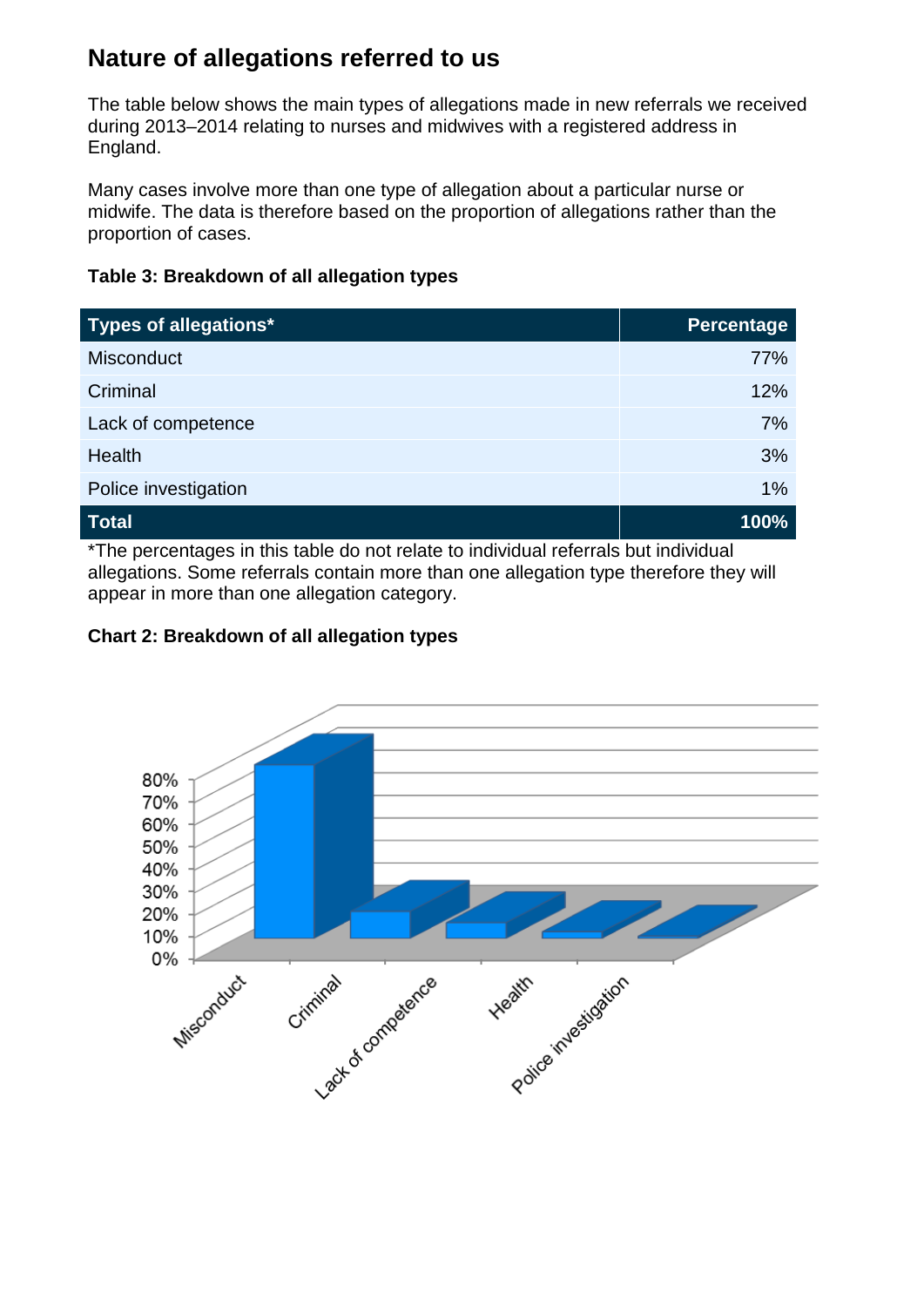## **Interim order outcomes**

We are the only organisation with the power to prevent nurses and midwives from practising in the UK if they present a risk to patient safety.

Where the public's health and wellbeing is at immediate and serious risk, we can take urgent action and impose 'interim orders'. In this situation, a practice committee panel will look at whether to suspend the nurse or midwife straight away, or restrict how they can practise, until we can thoroughly investigate the case.

We constantly assess all cases throughout the process, so that if new information comes to light at any time which suggests that there is a serious immediate risk to the public, we can consider whether an interim order is needed.

Hearings to consider an interim order take place in public. A panel will consider whether the interim order is:

- necessary to protect the public:
- in the public interest; and
- in the nurse's or midwife's interest.

The table and chart below show, for the 629 interim orders that were imposed on nurses and midwives registered in England, the relative proportions of interim suspension orders and interim conditions of practice orders.

#### **Table 4: Interim orders imposed on nurses and midwives with a registration address in England in 2013–2014**

| Interim order decisions              | Number of interim orders Percentage |      |
|--------------------------------------|-------------------------------------|------|
| Interim suspension order             | 400                                 | 64%  |
| Interim conditions of practice order | 229                                 | 36%  |
| <b>Total interim orders imposed</b>  | 629                                 | 100% |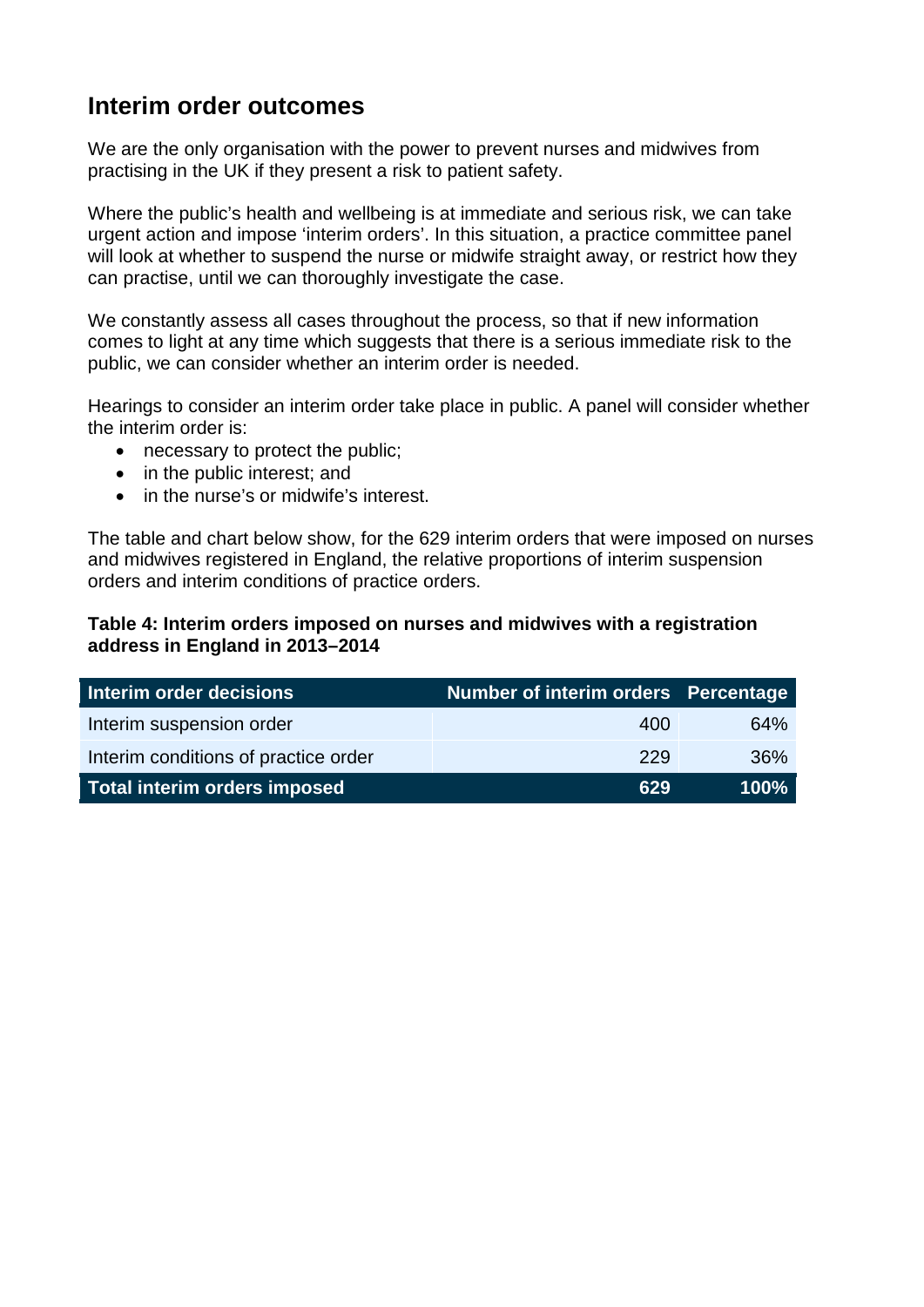#### **Chart 3: Interim orders imposed 2013–2014**



## **Investigating Committee outcomes**

Once we are satisfied that the case is one for us to deal with and we have carried out an investigation, the case is considered by a panel of the Investigating Committee (IC). The IC panel decides if there is a case to answer. This means that they must decide whether there is a real prospect that the allegation could be proved at the adjudication stage.

If an IC panel decides there is no case to answer, the matter is closed. However, the case can be reopened if another referral is made about the same nurse or midwife within three years.

If a panel decides there is a case to answer, it sends the case to the Conduct and Competence Committee (CCC) or the Health Committee (HC), depending on the nature of the allegations.

The table and chart below show, for the 2,259 cases (for nurses and midwives registered in England) referred to Investigating Committee, the relative proportions referred to adjudication or resulting in 'no case to answer'.

#### **Table 5: Investigating Committee final outcomes for nurses and midwives registered in England**

| <b>Investigating Committee final outcomes</b>       | <b>Number of</b><br>cases | <b>Percentage</b> |
|-----------------------------------------------------|---------------------------|-------------------|
| Refer to Conduct and Competence Committee (CCC)     | 1080                      | 48%               |
| Refer to Health Committee (HC)                      | 61                        | 3%                |
| <b>Total referred for adjudication</b>              | 1141                      | 51%               |
| No case to answer                                   | 1118                      | 49%               |
| <b>Total Investigating Committee final outcomes</b> | 2259                      | 100%              |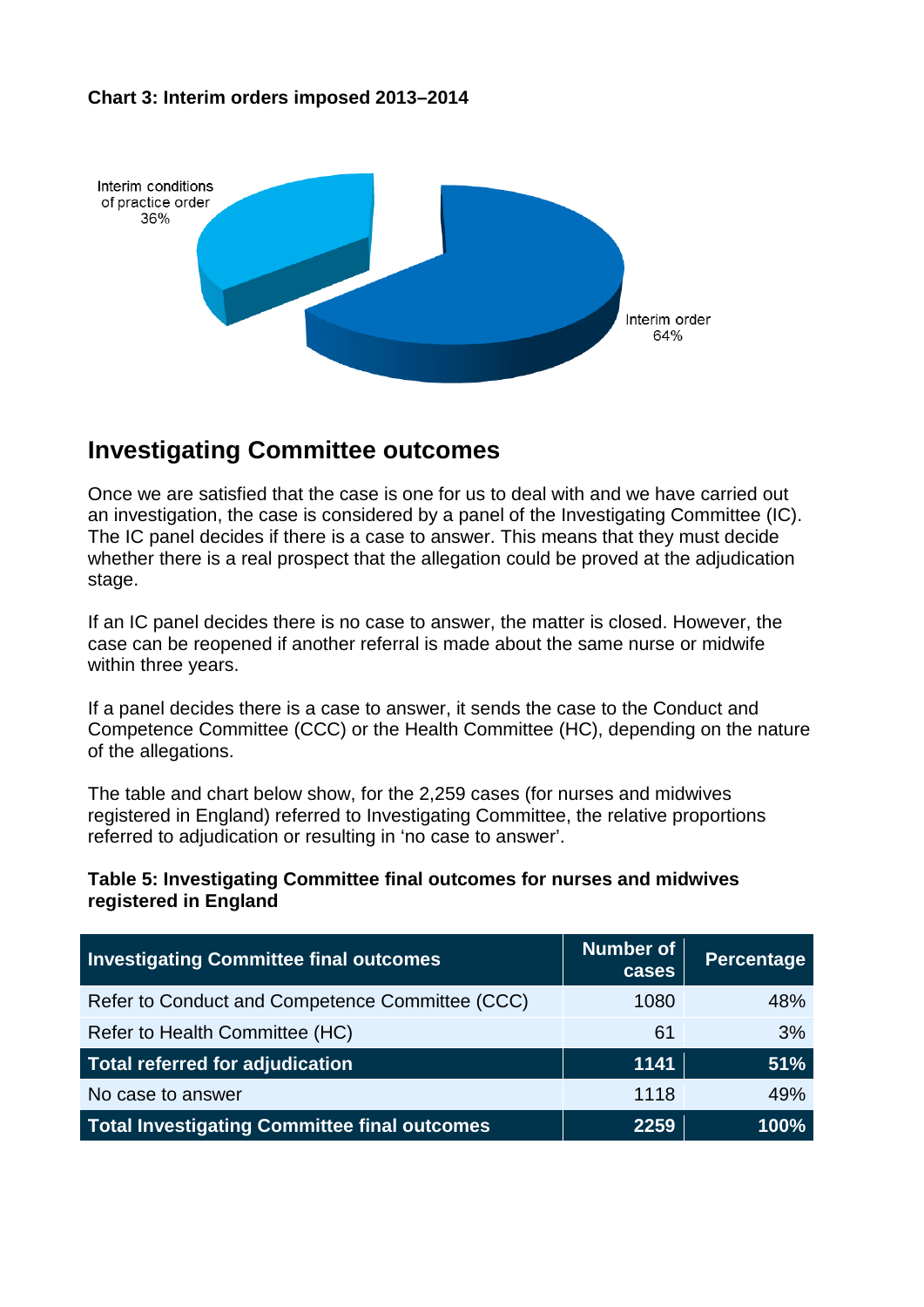#### **Chart 4: Investigating Committee final outcomes for nurses and midwives registered in England**



# **Adjudications**

## **Conduct and Competence Committee and Health Committee final outcomes**

The Conduct and Competence Committee considers and makes final decisions on cases involving concerns about the conduct or competence of a nurse or midwife. The committee can send a case to the Health Committee for a decision if it considers that the issues raised are more appropriate for that committee provided that the allegations are not serious enough that they could result in a striking-off order.

The Health Committee considers cases where a nurse or midwife's fitness to practise may be impaired due to physical or mental health issues. It can send a case to the Conduct and Competence Committee for a decision if it considers that the concerns raised relate more to a nurse or midwife's conduct or competence than health issues.

For nurses or midwives whose registered address is in England, the hearing will take place in England. The outcomes, including any interim orders, will apply throughout the UK, not just to practice as a nurse or midwife in England.

## **Table 6: CCC and HC final adjudication outcomes**

The total number of cases in which fitness to practise was found to be impaired represents approximately 0.2% of the total number of registered nurses and midwives with a registered address in England. A small proportion of these cases were resolved through consensual panel determinations.